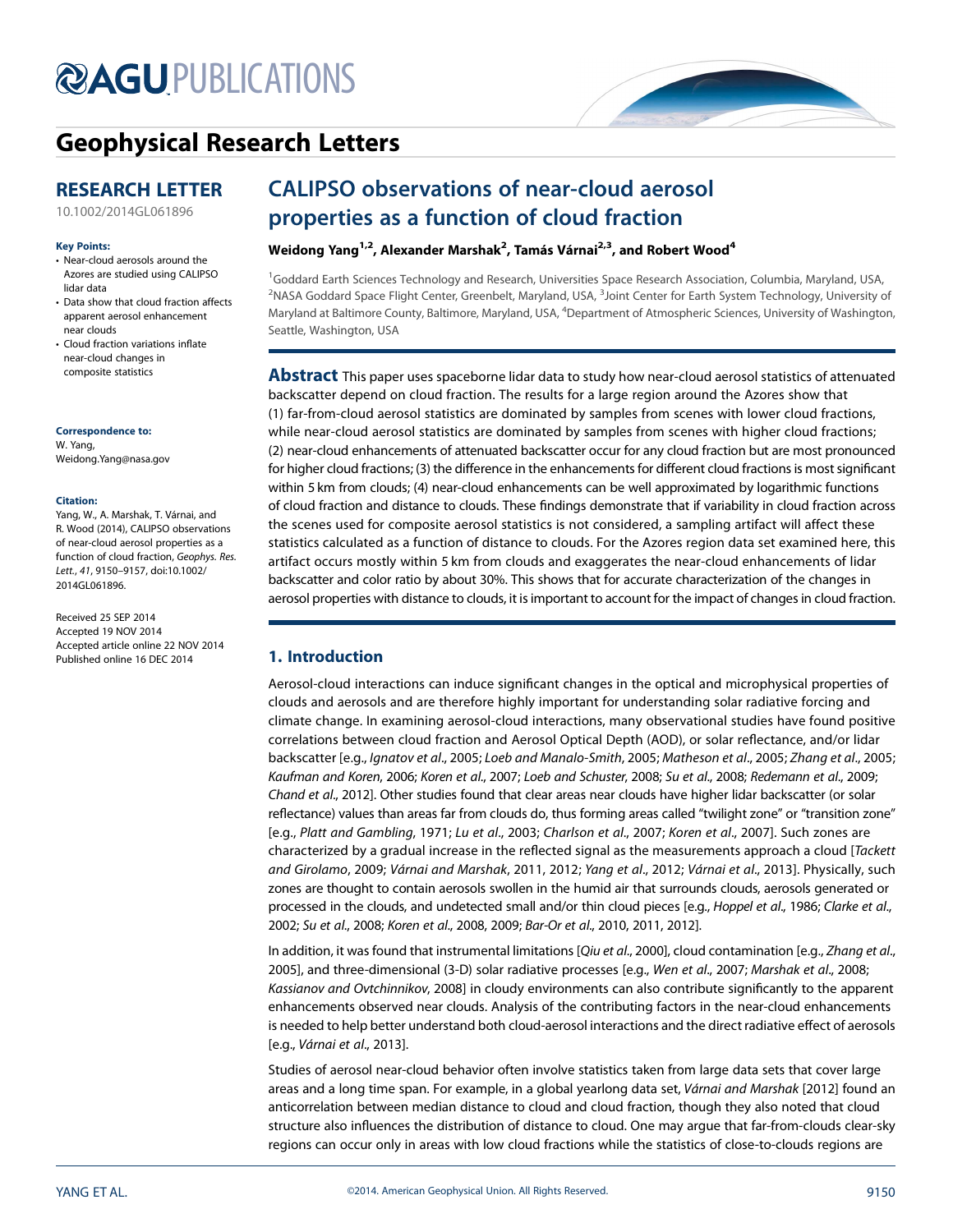

Figure 1. Schematic illustration of the potential effect of sampling on the averaged aerosol optical thickness (AOT) as a function of distance to cloud, x. (a) Probability density function  $n(x,A)$  [ $\int n(x,A) dA = 1$ ] for three cloud fractions  $A_1 < A_2 < A_3$ . (b) Average AOT,  $[\bar{\tau}(x) = \int_{\tau}^{x} (x, A) n(x, A) dA]$  assuming AOT for each cloud fraction is constant:  $\tau(x, A_1) = 0.1$ ,  $\tau(x, A_2) = 0.2$ ,  $\tau(x, A_3) = 0.3$ .

likely to be strongly influenced by areas with higher cloud fractions. Therefore, AOD (as well as reflectance or lidar backscatter) may be higher close to clouds than far from clouds simply because of the welldocumented positive correlations between AOD and cloud fraction [e.g., Loeb and Manalo-Smith, 2005; Chand et al., 2012]. As a result, the statistically increasing scattering enhancement as clouds are approached could potentially merely be a consequence of these correlations, rather than reflecting any physical changes near clouds.

The above argument can be illustrated through a simple example. We consider a data set in which aerosol samples are obtained in three regions with different cloud fractions  $A_1$ ,  $A_2$ , and  $A_3$ , and we assume that  $A_3 > A_2 > A_1$  (Figure 1a). Let us further assume that clear-sky AODs in each region remain constant with respect to distance to clouds and have values of  $\tau_1$ ,  $\tau_2$ , and  $\tau_3$  for each of the regions with  $A_1$ ,  $A_2$ , and  $A_3$ , respectively (Figure 1b). The assumption that  $\tau_3 > \tau_2 > \tau_1$  while  $A_3 > A_2 > A_1$  is well consistent with the observed correlation between AOD and cloud coverage.

Combining data from all regions together, the average AOD (symbol  $\bar{\tau}$ ) at distance x from clouds is the weighted sum of  $\tau$ (x, A) over all cloud fraction (A) values, i.e.,

$$
\overline{\tau}(x) = \int_{0}^{1} \tau(x, A) n(x, A) dA.
$$
 (1)

Here the weight  $n(x, A)$  is the ratio of the number of samples with A at x to the total number of all samples with all As at x, and so  $\int\limits_0^1 n(x,A)dA = 1$ . As *Várnai and Marshak* [2012] found some anticorrelation between 1 distance to cloud and cloud fraction, we can expect to find progressively more samples with high cloud fraction as we approach clouds. Therefore, in this simple example, it is plausible to assume that weights of given cloud fractions vary as shown schematically in Figure 1a. In Figure 1a  $n(x, A_1)$  is an increasing function of x while  $n(x, A_3)$  is a decreasing one. Because low cloud fraction is associated with low AOD, the changes in the sample weights lead to an apparent enhancement of  $\bar{\tau}$  closer to clouds (black curve in Figure 1b). This reveals that statistical results may behave differently from our initial assumption of distance-independent, constant AOD for individual scenes. In the following, we call the apparent enhancement described above as sampling effect/sampling artifact for the reason that it is induced by variation of sampling weights of cloud fractions, instead of the variation of near-cloud aerosol properties.

This raises the questions: What is the true statistical near-cloud behavior? Do the enhancements observed in earlier studies come entirely from this effect? To address these questions, we first analyze the samples' cloud fraction-dependent features as a function of distance to cloud using a CALIPSO data set over the Atlantic Ocean. Next, we examine the near-cloud behaviors of aerosols for various cloud fractions. Finally, we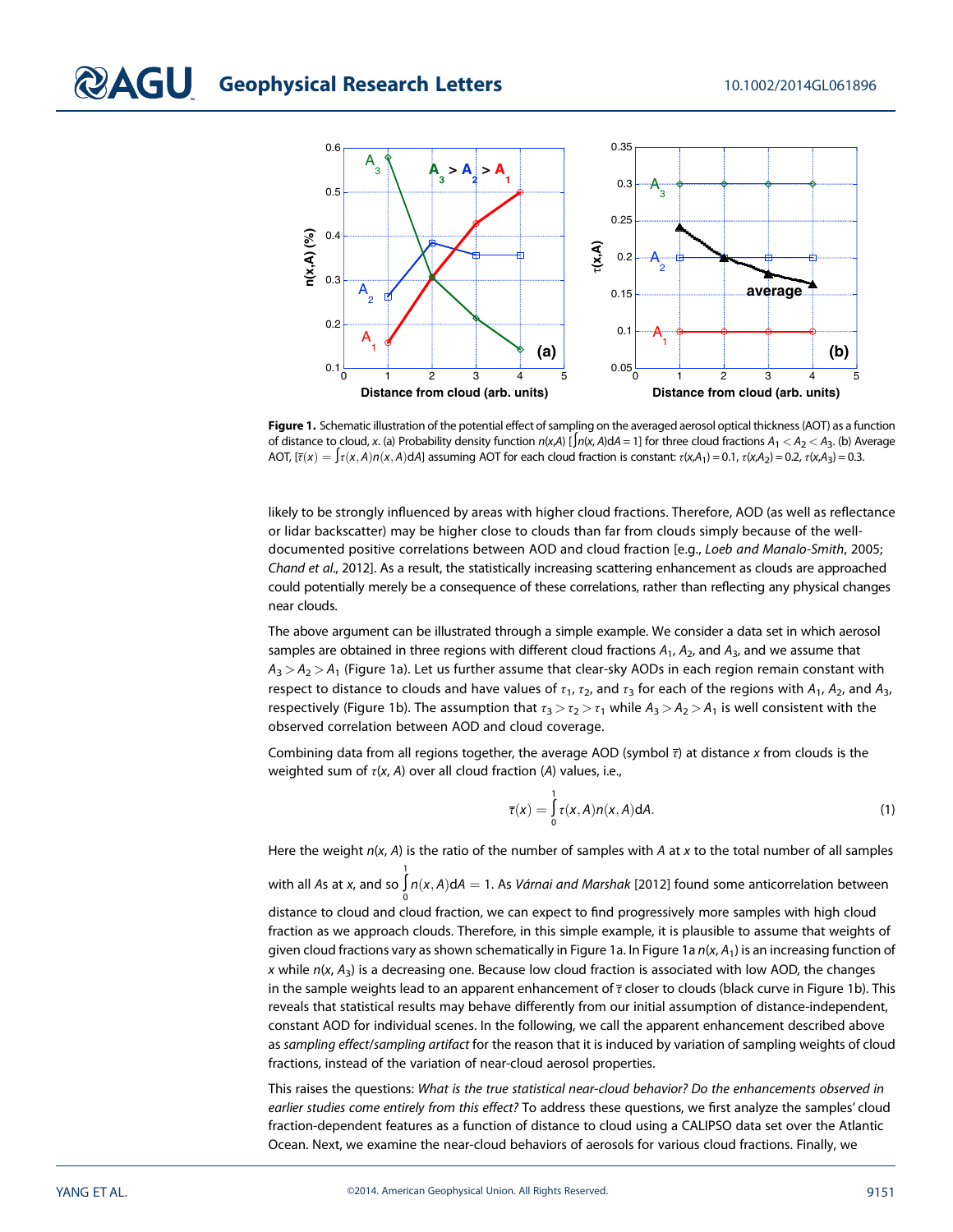introduce a method for studying near-cloud aerosol properties using satellite observations and estimate the fraction of enhancements due to the statistical cloud fraction-sampling effect.

## 2. Data and Methodology

In this study we analyze data from a large region over the Atlantic Ocean near the Azores (25°–45°N, 20°–37°W). This region is well suited for this study because it is rich in low-level marine boundary layer clouds types and cloud fractions and is ideal site for studying interactions between cloud, aerosol, and precipitation [e.g., Wood, 2009; Rémillard et al., 2012; Dong et al., 2014; Wood et al., 2014].

We examine this region using data from the CALIOP (Cloud-Aerosol Lidar with Orthogonal Polarization) lidar on board the CALIPSO (Cloud Aerosol-Lidar and Infrared Path finder Satellite Observations) satellite, which was launched in 2006 [e.g., Winker et al., 2007]. CALIOP provides range-resolved cloud and aerosol data along its track, including attenuated total lidar backscatter at 532 nm and 1064 nm and perpendicularly polarized lidar backscatter at 532 nm. CALIOP operational algorithms (currently in version 3) use this data along with altitude and latitude information for feature identification and classification [Liu et al., 2009; Omar et al., 2009].

Similarly to earlier studies [e.g., Várnai and Marshak, 2011, 2012; Yang et al., 2012], we reduce the noise due to background illumination and sampling by using only nighttime data and by combining observations from a three year period (2006.6.21-2009.6.21) over the entire study region.

In this study, we examine the 532 nm attenuated total lidar backscatter coefficient  $\beta$  (the ratio of vertically integrated backscatter within an aerosol layer over layer thickness) and the attenuated total color ratio  $\gamma$ (ratio of total backscatter at 1064 nm over that at 532 nm) at a horizontal resolution of 333 m. The backscatter coefficient is used for examining variations in the optical density of aerosol layers, while the color ratio is related to changes in the size of spherical particles [Liu et al., 2000, 2004; Cattrall et al., 2005; Omar et al., 2005]. To be consistent with earlier studies [Várnai and Marshak, 2011, 2012; Yang et al., 2012], we examine aerosol properties in cloud-free columns as a function of distance to the nearest cloud edge—the closest point where a cloud is detected in the 0.333 km or 1 km cloud mask. While the 5 km resolution cloud mask is not used for defining the nearest cloud edge, aerosol data are used only when the 5 km cloud mask (most sensitive to thin clouds) also indicates a fully cloud-free column at all altitudes. Also, we use aerosol data only if the nearest cloud is of liquid water phase with a cloud top below 3 km and if the top of the aerosol layer is below 5 km. Moreover, we exclude data from clear-sky segments shorter than 3 km in order to reduce the amount of data possibly contaminated by undetected clouds. To further reduce the influence from undetected clouds, aerosol data are used only if a particle layer is identified as an aerosol layer with high confidence [Liu et al., 2009], with CAD (cloud-aerosol discrimination) values larger than 70. (Additional tests showed that using higher CAD thresholds does not change the basic observed behaviors and our conclusions.)

In this paper, we define cloud fraction as the ratio of the number of 0.333 km cloudy profiles (with clouds in either the 0.333 km or 1 km resolution cloud mask) to the total number of 0.333 km profiles within 15 km from it. Since CALIOP can only detect clouds and aerosols along the 1-D track, clouds off the track are unknown and can cause uncertainties in estimating the true distance to clouds and cloud fraction [e.g., Astin et al., 2001]. However, the cloud fractions estimated based on 1-D tracks and 2-D images should be statistically similar; as a result, the cloud fraction-dependent features found in 1-D can be a good approximation of the features in 2-D. Finally, Várnai and Marshak [2012] found that near-cloud behaviors are highly correlated when considering 1-D or 2-D distances to clouds.

## 3. Results

The distribution of the total number of aerosol samples  $N(x, A)$  as a function of distance to clouds x and cloud fraction A is shown in Figure 2. Figure 2a indicates that the sample number distributions vary with cloud fraction in a way that depends on how close the samples are to clouds: At farther distances, samples are distributed over a narrow range of small cloud fractions (see the purple curve); while at closer distances, samples are from a much wider cloud fraction range and mostly from higher cloud fractions of 0.3–0.5 (e.g., the red curve). This behavior is consistent with the assumptions used in the introduction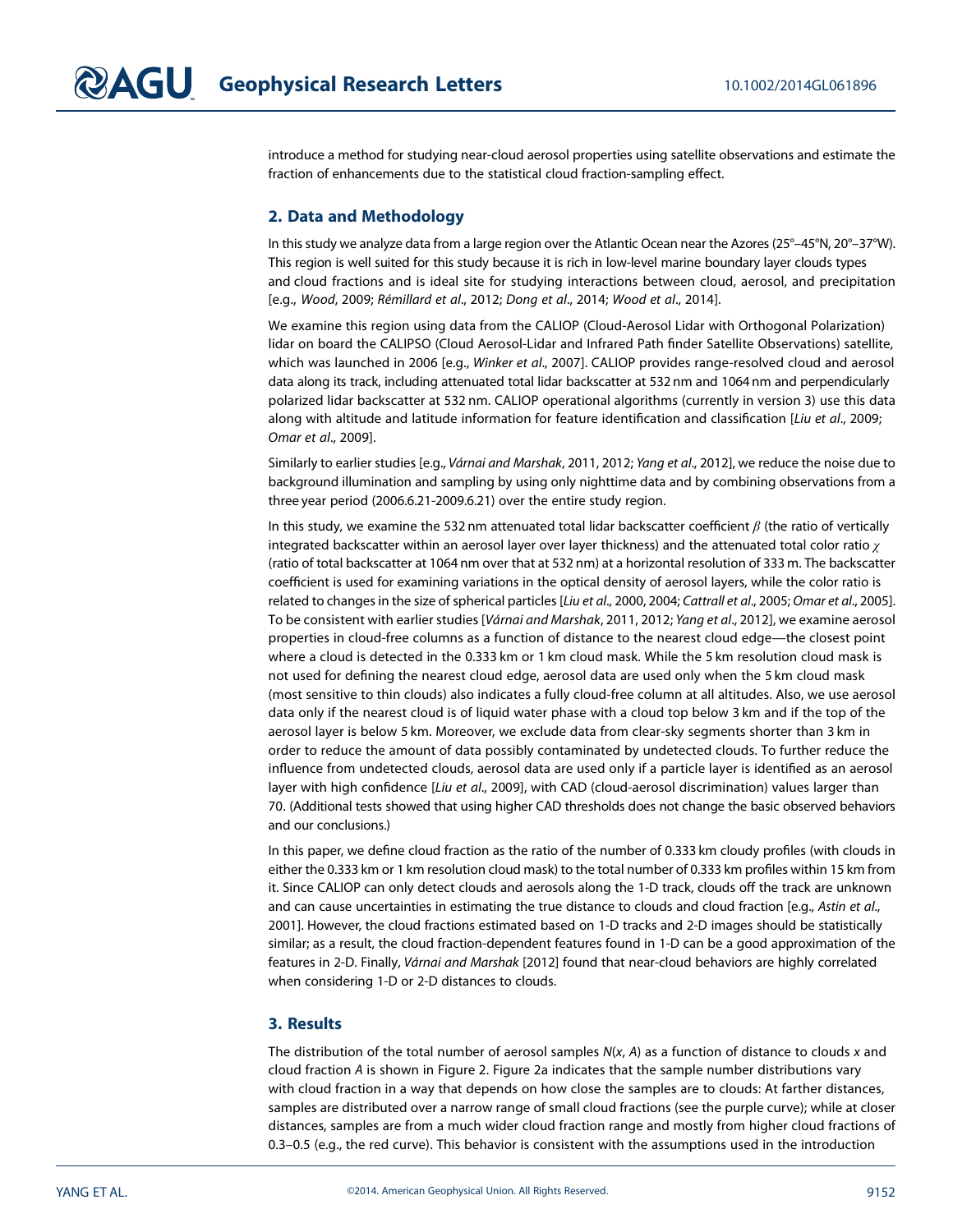

Figure 2. Sample numbers used in the analysis. (a) Total number of samples,  $N(x,A)$ , for each distance to cloud x, as a function of cloud fraction A. (b) Probability density function  $n(x,A) = N(x,A)/\sqrt{N(x,A)}$  as a function of distance to cloud.

(Figure 1a). Figure 2b shows the way the sample fraction  $(n(x, A))$  in equation (1)) changes with distance to cloud for various ranges of cloud fraction. The plot shows that for low cloud fractions (red curve) sample fractions increase dramatically with distance, while for high cloud fractions (e.g., black curve) sample fractions decrease with distance. We note that this behavior is qualitatively similar to the one assumed in Figure 1a. These features arise from the fact that far-from-cloud samples are more easily found in areas of smaller cloud fractions than larger ones.

The near-cloud properties observed at specific cloud fractions are shown in Figure 3. The most important findings are as follows. (1) The enhancements of near-cloud backscatter and color ratio occur for all cloud fractions and are most pronounced for higher cloud fraction values, as shown in Figures 3a and 3b. This feature indicates that the mechanisms causing the near-cloud enhancements (such as aerosol humidification and cloud contamination) are present in all clear-sky conditions but are most prominent in high cloud fraction cases. (2) At a given distance away from cloud, both the attenuated total backscatter coefficient  $\beta$  and color ratio  $\gamma$  are increasing functions of cloud fraction and are more sensitive to cloud fraction at closer distances (Figures 3c and 3d). In contrast, the positive correlations of backscatter coefficient and color ratio with cloud fraction are not significant at larger distances to clouds ( $>$  ~5 km). This indicates that clouds have a strong influence on their surroundings, but the range of influence may be limited to about 5 km, at least for this data set. (3) As indicated by the high regression coefficients R, the enhancements in near-cloud aerosol properties can be well approximated by the logarithmic functions, i.e.,

and

$$
\beta(x, A) \approx a_1(A) - b_1(A) \cdot \log(x) \tag{2}
$$

$$
\chi(x,A) \approx a_2(A) - b_2(A) \cdot \log(x) \tag{3}
$$

where, in this study, A ranges from 0.1 to 1 and  $x$  is the dimensionless distance to clouds normalized by the resolution of 1 km, with  $x \ge 1$ . Let us analyze the trend in coefficients a and b in the logarithmic approximation of the attenuated total backscatter coefficient  $\beta(x, A)$  (see equation (2) and Figures 3a and 3c). (The coefficients for the attenuated total color ratio  $\chi(x, A)$  behave similarly (Figures 3b and 3d)). First,  $a_1(A) = \beta(x = 1,A)$  describes the near-cloud behavior while  $b_1(A)$  is the degree of dependence on the distance to clouds; both are functions of cloud fraction A (Figure 3a). As expected, both  $a_1$  and  $b_1$  are increasing functions of A, i.e., the larger A the bigger  $\beta$  near clouds and the stronger changes in  $\beta$  with the distance from cloud. Note that for the smallest cloud fraction (red curve),  $a_1$  and  $b_1$  are both the smallest and show the weakest dependence on distance from cloud.

Figure 3c shows that the attenuated backscatter  $\beta(x, A)$  as a function of A can be also well approximated by a logarithmic function,

$$
\beta(x,A) \approx a_3(x) - b_3(x) \cdot |\log(A)| \tag{4}
$$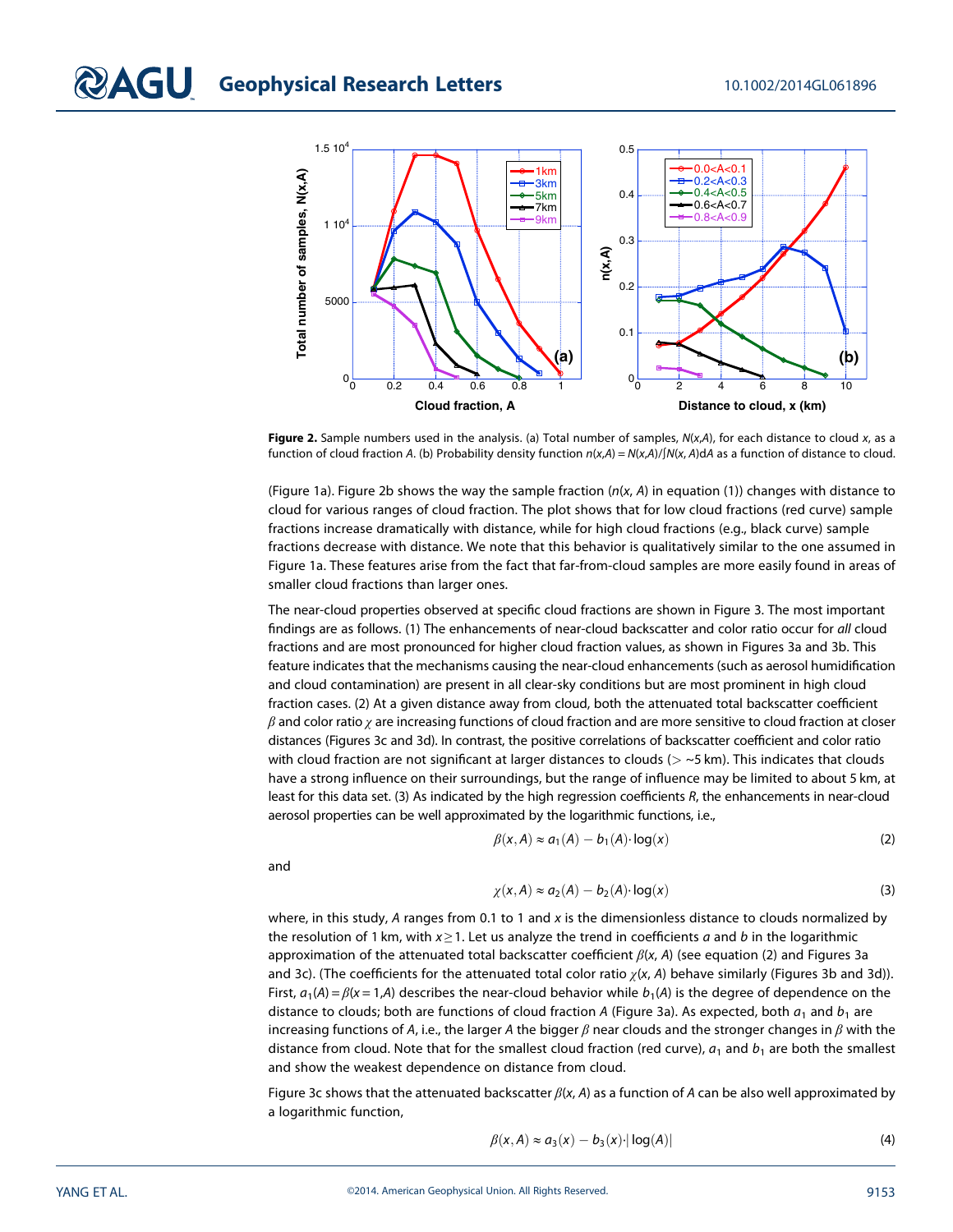

Figure 3. Medians of attenuated total backscatter coefficient  $\beta$  and total color ratio  $\chi$  as a function of normalized distance to cloud x and cloud fraction A. (a) Median attenuated total backscatter coefficient versus normalized distance to cloud and a log fit:  $\beta(x,A) \approx a_1(A) - b_1(A) \cdot \log(x)$  with  $x \ge 1$ , for four intervals of cloud fraction (0.0–0.1, 0.2–0.3, 0.4–0.5, and 0.6–0.7) and the average one (0.0–1.0). Note that the distance to cloud is normalized by resolution of 1 km and both  $a_1(A) = \beta(x = 1,A)$  and  $b_1(A)$  are increasing functions of A. (b) The same as in Figure 3a but for attenuated total color ratio. Log fits are  $\chi(x,A) \approx a_2(A) - b_2(A) \cdot \log(x)$  with  $x \ge 1$ ;  $a_2(A) = \chi(x = 1,A)$ . (c) Median attenuated total backscatter coefficient versus cloud fraction and a log fit:  $\beta(x,A) \approx a_3(x)-b_3(x)\cdot |\log(A)|$  with 1  $\geq$  A  $\geq$ 0.1 for five distances to cloud ranging from 1 km to 5 km. Note that both  $a_3(x) = \beta(x,A = 1)$  and  $b_3(A)$  are decreasing functions of x. (d) The same as in Figure 3c but for total color ratio. Log fits are  $\chi(x,A) \approx a_4(x)-b_4(x)$   $|\log(A)|$  with  $1 \ge A \ge 0.1$  ;  $a_4(x)=\chi(x,A=1)$ . The curves in Figures 3a–3d have been truncated for large distances to clouds and/or large cloud fractions because the sample numbers after the truncated point are either zero or extremely low leading to large uncertainties.

for  $x \ge 1$  and  $A \ge 0.1$ . Here coefficient  $a_3(x)$ , as a function of x, is equal to the asymptotic value of  $\beta$  if  $A = 1$  and  $b_3(x)$  describes the degree of cloud fraction dependence for each distance from cloud. We can see that both functions  $a_3$  and  $b_3$  are decreasing; in other words, the bigger the distance from cloud the weaker dependence of aerosol properties on cloud fraction (compare red and magenta curves in Figures 3c or 3d). An approximation similar to equation (4) is also valid for the attenuated total color ratio  $\chi$  (see Figure 3d).

The presence of near-cloud enhancements for all cloud fractions in Figure 3 confirm that the enhancement in composite statistics comes, at least in part, from physical changes near clouds. Meanwhile, the dependence of  $n(x, A)$  on x in Figure 2 indicates that a sampling artifact is also likely to affect the composite statistics (see Figure 1).

In order to estimate the impact of sampling effects on the composite statistics, we resample our data to make the distribution of cloud fraction  $(n(x,A))$  used in equation (1) the same for any distance to clouds. We specify this distribution to be the one observed at distance  $x_0$ , a large distance beyond which aerosol properties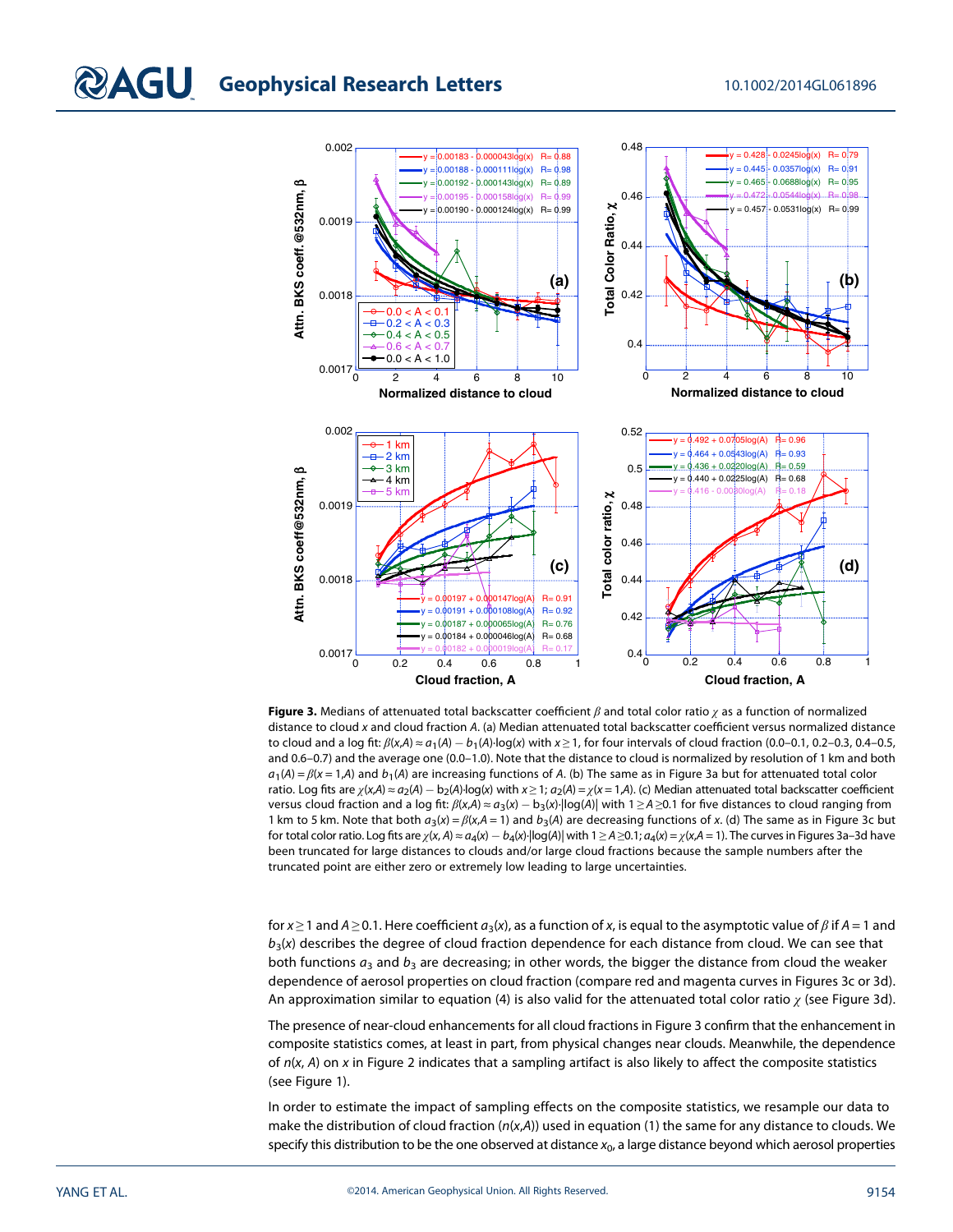# **QAGU** Geophysical Research Letters 10.1002/2014GL061896



Figure 4. Medians of attenuated total backscatter coefficient and color ratio as a function of distance to cloud without and with removing the sampling effect. Inserts show sampling effect fraction (1-with/without). (a) Median attenuated total backscatter coefficient. (b) Median attenuated total color ratio.

vary little with cloud fraction. In this study we use  $x_0 = 10$  km (Figure 3). This resampling will make the distribution of cloud fraction to be  $n(x,A) = n(x_0,A)$  for any  $x \ge 1$ , thus removing the impacts on composite statistics combining data for all cloud fractions.

Figure 4 compares the  $\beta$  and  $\gamma$  values with and without applying the proposed resampling method. It shows that near-cloud enhancements become significantly smaller with the resampling (black curves) than they were without the resampling (red curves), and that the differences are mostly within 5 km from clouds. Here the near-cloud enhancement of  $\beta$  and  $\chi$  is defined as the relative increase over the value at 20 km beyond which aerosols are less affected by clouds [e.g., Twohy et al., 2009]. The inserts show that the fraction of enhancement by the sampling effect also varies with distance to clouds; for this data set it can reach 30% at the distance of 1 km.

It should be noted that the sampling effect depends on location and season. The example technique of using a preselected cloud fraction distribution at a certain far-from-cloud distance  $(x_0)$  is not the only method for removing the artifacts caused by near-cloud variations in cloud fraction distributions. The key here is to use identical cloud fraction distributions at all distances, so that the sampling artifact caused by variations in cloud fraction distributions in equation (1) can be removed.

#### 4. Concluding Remarks

Several studies [e.g., Tackett and Girolamo, 2009; Várnai and Marshak, 2011; Yang et al., 2012; Várnai et al., 2013] have found that aerosol properties vary systematically with distance to the nearest cloud, pointing to the presence of a wide transition zone around clouds. In this paper we examine whether the apparent enhancement of aerosol backscatter and color ratio observed near clouds is indeed a sign of a such transition zone or it is just a manifestation of the well-documented correlation between aerosol properties and cloud fraction [e.g., Loeb and Manalo-Smith, 2005; Chand et al., 2012]. This question arises because clear-sky sample populations used in the statistical analysis can be different near clouds and far from clouds: Nearcloud samples are more likely to come from areas/times with higher cloud fractions, while far-from-cloud samples are more likely to come from areas/times of lower cloud fractions.

To answer this question, we analyzed the cloud fraction dependence of near-cloud sample numbers and aerosol optical properties using CALIOP nighttime data from a wide region around the Azores. The results indicate that as expected, near-cloud aerosol statistics are dominated by data for higher cloud fractions, while far-from-cloud statistics are dominated by data for lower cloud fractions. At the same time, however, near-cloud enhancements remain large even if we use samples only from a narrow cloud fraction interval,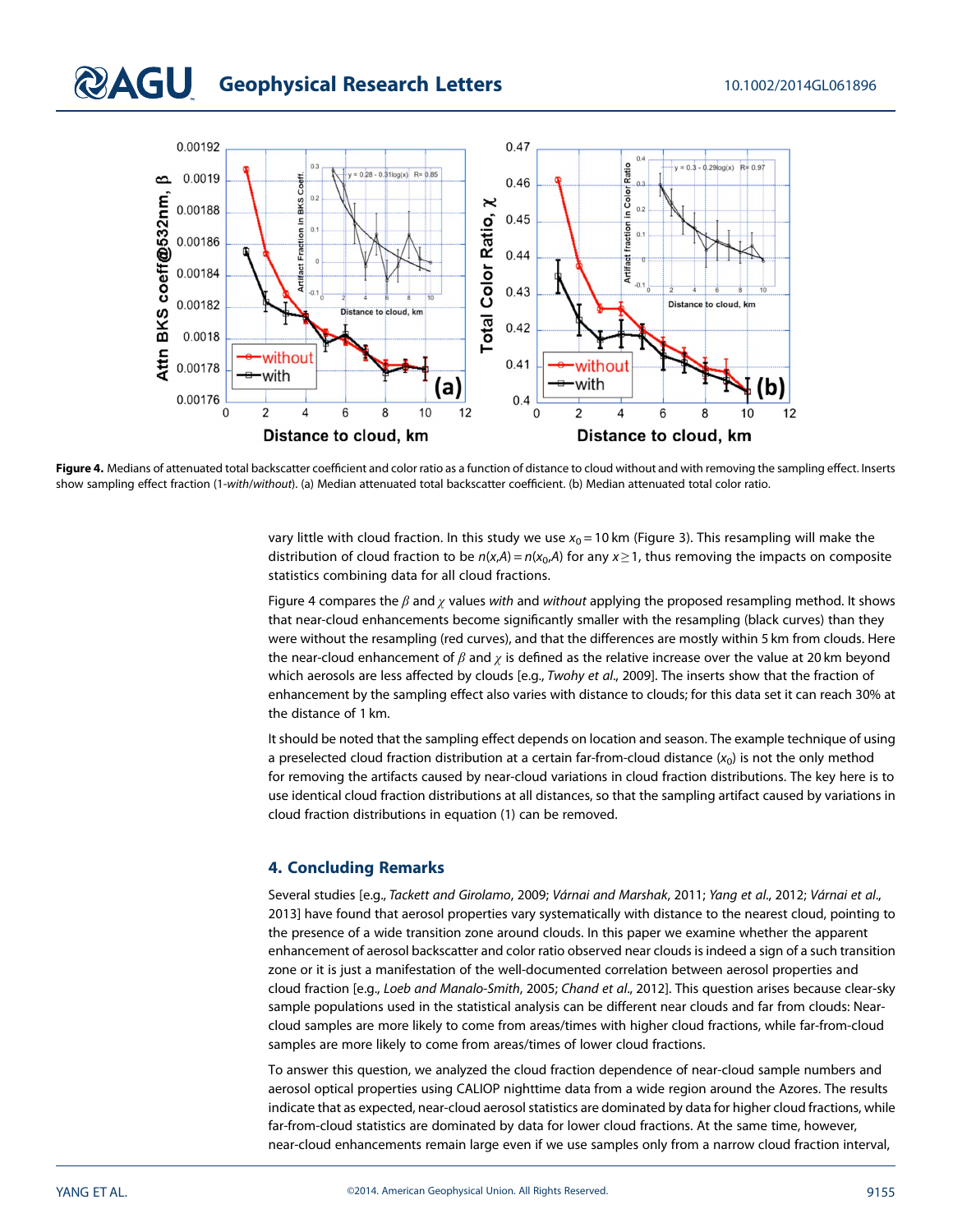especially if this cloud fraction is high. In addition, it is found that the cloud fraction dependence of near-cloud behaviors can be well approximated by logarithmic functions (equations (2)–(4)).

These findings indicate that near-cloud aerosol statistics are affected by cloud fraction distributions changing with distance to cloud. The effects can be removed if, for all distances to cloud, we resample the data to the same cloud fraction distribution. When resampling our entire data set to the cloud fraction distribution observed at 10 km away from clouds, the near-cloud enhancement of our original data set was reduced by up to 30%, with most reduction occurring within 5 km from clouds.

This result suggests that systematic changes in the near-cloud transition zone are real but somewhat weaker than previously reported and that understanding the statistics of near-cloud aerosol properties requires a consideration of changes in cloud fraction.

#### References

Astin, I., L. Di Girolamo, and H. M. van dePoll (2001), Bayesian confidence intervals for true fractional coverage from finite transect measurements: Implications for cloud studies from space, J. Geophys. Res., 106(D15), 17,303–17,310, doi:[10.1029/2001JD900168.](http://dx.doi.org/10.1029/2001JD900168) Bar-Or, R. Z., I. Koren, and O. Altaratz (2010), Estimating cloud field coverage using morphological analysis, Environ. Res. Lett., 5, doi[:10.1088/](http://dx.doi.org/10.1088/1748-9326/5/1/014022)

[1748-9326/5/1/014022.](http://dx.doi.org/10.1088/1748-9326/5/1/014022)

Bar-Or, R. Z., O. Altaratz, and I. Koren (2011), Global analysis of cloud field coverage and radiative properties, using morphological methods and MODIS observations, Atmos. Chem. Phys., 11, 191–200.

Bar-Or, R. Z., I. Koren, O. Altaratz, and E. Fredj (2012), Radiative properties of humidified aerosols in cloudy environment, Atmos. Res., 118, 280–294.

Cattrall, C., J. Reagan, K. Thome, and O. Dubovik (2005), Variability of aerosol and spectral lidar and backscatter and extinction ratios of key aerosol types derived from selected Aerosol Robotic Network locations, J. Geophys. Res., 110, D10S11, doi:[10.1029/2004JD005124.](http://dx.doi.org/10.1029/2004JD005124)

Chand, D., R. Wood, S. Ghan, M. Wang, M. Ovchinnikov, P. J. Rasch, S. Miller, B. Schichtel, and T. Moore (2012), Aerosol optical depth enhancement in partly cloudy conditions, J. Geophys. Res., 117, D17207, doi:[10.1029/2012JD017894](http://dx.doi.org/10.1029/2012JD017894).

Charlson, R. J., A. S. Ackerman, F. A.-M. Bender, T. L. Anderson, and Z. Liu (2007), On the climate forcing consequences of the albedo continuum between cloudy and clear air, Tellus, 59B, 715–727, doi:[10.1111/j.1600-0889.2007.00297.x](http://dx.doi.org/10.1111/j.1600-0889.2007.00297.x).

Clarke, A. D., et al. (2002), INDOEX aerosol: A comparison and summary of chemical, microphysical, and optical properties observed from land, ship, and aircraft, J. Geophys. Res., 107(D19), 8033, doi:[10.1029/2001JD000572.](http://dx.doi.org/10.1029/2001JD000572)

Dong, X., B. Xi, A. Kennedy, P. Minnis, and R. Wood (2014), A 19-month record of marine aerosol–cloud–radiation properties derived from DOE ARM mobile facility deployment at the azores. Part I: Cloud fraction and single-layered MBL cloud properties, J. Clim., 27, 3665–3682, doi:[10.1175/JCLI-D-13-00553.1.](http://dx.doi.org/10.1175/JCLI-D-13-00553.1)

Hoppel, W. A., G. M. Frick, and R. E. Larson (1986), Effect of nonprecipitating clouds on the aerosol size distribution in the marine boundary layer, Geophys. Res. Lett., 13, 125–128, doi[:10.1029/GL013i002p00125](http://dx.doi.org/10.1029/GL013i002p00125).

Ignatov, A., P. Minnis, N. Loeb, B. Wielicki, W. Miller, S. Sun-Mack, D. Tanre, L. Remer, I. Laslo, and E. Geier (2005), Two MODIS aerosol products over ocean on the Terra and Aqua CERES SSF, J. Atmos. Sci., 62, 1008–1031.

Kassianov, E. I., and M. Ovtchinnikov (2008), On reflectance ratios and aerosol optical depth retrieval in the presence of cumulus clouds, Geophy. Res. Lett., 35, L06311, doi:[10.1029/2008GL033231.](http://dx.doi.org/10.1029/2008GL033231)

Kaufman, Y. J., and I. Koren (2006), Smoke and pollution aerosol effect on cloud cover, Science, 313, 655–658.

Koren, I., L. A. Remer, Y. J. Kaufman, Y. Rudich, and J. V. Martins (2007), On the twilight zone between clouds and aerosols, Geophys. Res. Lett., 34, L08805, doi:[10.1029/2007GL029253.](http://dx.doi.org/10.1029/2007GL029253)

Koren, I., J. V. Martins, L. A. Remer, and H. Afargan (2008), Smoke invigoration versus inhibition of clouds over the Amazon, Science, 321, 946–949.

Koren, I., G. Feingold, H. Jiang, and O. Altaratz (2009), Aerosol effects on the inter-cloud region of a small cumulus cloud field, Geophys. Res. Lett., 36, L14805, doi[:10.1029/2009GL037424.](http://dx.doi.org/10.1029/2009GL037424)

Liu, Z., P. Voelger, and N. Sugimoto (2000), Simulations of the observation of clouds and aerosols with the Experimental Lidar in Space Equipment system, Appl. Opt., 39, 3120–3137.

Liu, Z., M. A. Vaughan, D. M. Winker, C. A. Hostetler, L. R. Poole, D. Hlavka, W. Hart, and M. McGill (2004), Use of probability distribution functions for discriminating between cloud and aerosol in lidar backscatter data, J. Geophys. Res., 109, D15202, doi[:10.1029/2004JD004732](http://dx.doi.org/10.1029/2004JD004732).

Liu, Z., M. Vaughan, D. Winker, C. Kittaka, B. Getzweich, R. Kuehn, A. Omar, K. Powell, C. Trepte, and C. Hostetler (2009), The CALIPSO lidar cloud and aerosol discrimination: Version 2 algorithm and initial assessment of performance, J. Atmos. Oceanic Technol., 26, 1198–1213.

Loeb, N. G., and G. L. Schuster (2008), An observational study of the relationship between cloud, aerosol and meteorology in broken low-level cloud conditions, J. Geophys. Res., 113, D14214, doi[:10.1029/2007JD009763](http://dx.doi.org/10.1029/2007JD009763).

Loeb, N. G., and N. Manalo-Smith (2005), Top-of-atmosphere direct radiative effect of aerosols over global oceans from merged CERES and MODIS observations, J. Clim., 18, 3506–3526.

Lu, M. L., J. Wang, A. Freedman, H. H. Jonsson, R. C. Flagan, R. A. McClatchey, and J. H. Seinfeld (2003), Analysis of humidity halos around trade wind cumulus clouds, J. Atmos. Sci., 60, 1041–1059.

Marshak, A., G. Wen, J. A. Coakley Jr., L. A. Remer, N. G. Loeb, and R. F. Cahalan (2008), A simple model for the cloud adjacency effect and the apparent bluing of aerosols near clouds, J. Geophys. Res., 113, D14S17, doi[:10.1029/2007JD009196.](http://dx.doi.org/10.1029/2007JD009196)

Matheson, M. A., J. A. Coakley Jr., and W. R. Tahnk (2005), Aerosol and cloud property relationships for summertime stratiform clouds in the northeastern Atlantic from AVHRR observations, J. Geophys. Res., 110, D24204, doi:[10.1029/2005JD006165](http://dx.doi.org/10.1029/2005JD006165).

Omar, A. H., J.-G. Won, D. M. Winker, S.-C. Yoon, O. Dubovik, and M. P. McCormick (2005), Development of global aerosol models using cluster analysis of Aerosol Robotic Network (AERONET) measurements, J. Geophys. Res., 110, D10S14, doi[:10.1029/2004JD004874](http://dx.doi.org/10.1029/2004JD004874).

Omar, A. H., et al. (2009), The CALIPSO automated aerosol classification and lidar ratio selection algorithm, J. Atmos. Oceanic Technol., 26, 1994–2014, doi:[10.1175/2009JTECHA1231.1.](http://dx.doi.org/10.1175/2009JTECHA1231.1)

Platt, C. M. R., and D. J. Gambling (1971), Laser radar reflexions and downward infrared flux enhancement near small cumulus clouds, Nature, 232, 182–185.

#### Acknowledgments

We gratefully acknowledge support for this research by the NASA CALIPSO project supervised by Charles Trepte and by the NASA award NNX13AQ35G, as well as the support from the U.S. Department of Energy (DOE) Office of Science (BER) under grants DE-SC0005457 and DE-SC0006865MOD0002. We also thank Alex Kostinski, Alexei Lyapustin, and Larry Di Girolamo for helpful discussions and suggestions. The CALIPSO data were obtained from the NASA Langley Research Center Atmospheric Sciences Data Center.

The Editor thanks an anonymous reviewer for his/her assistance evaluating this paper.